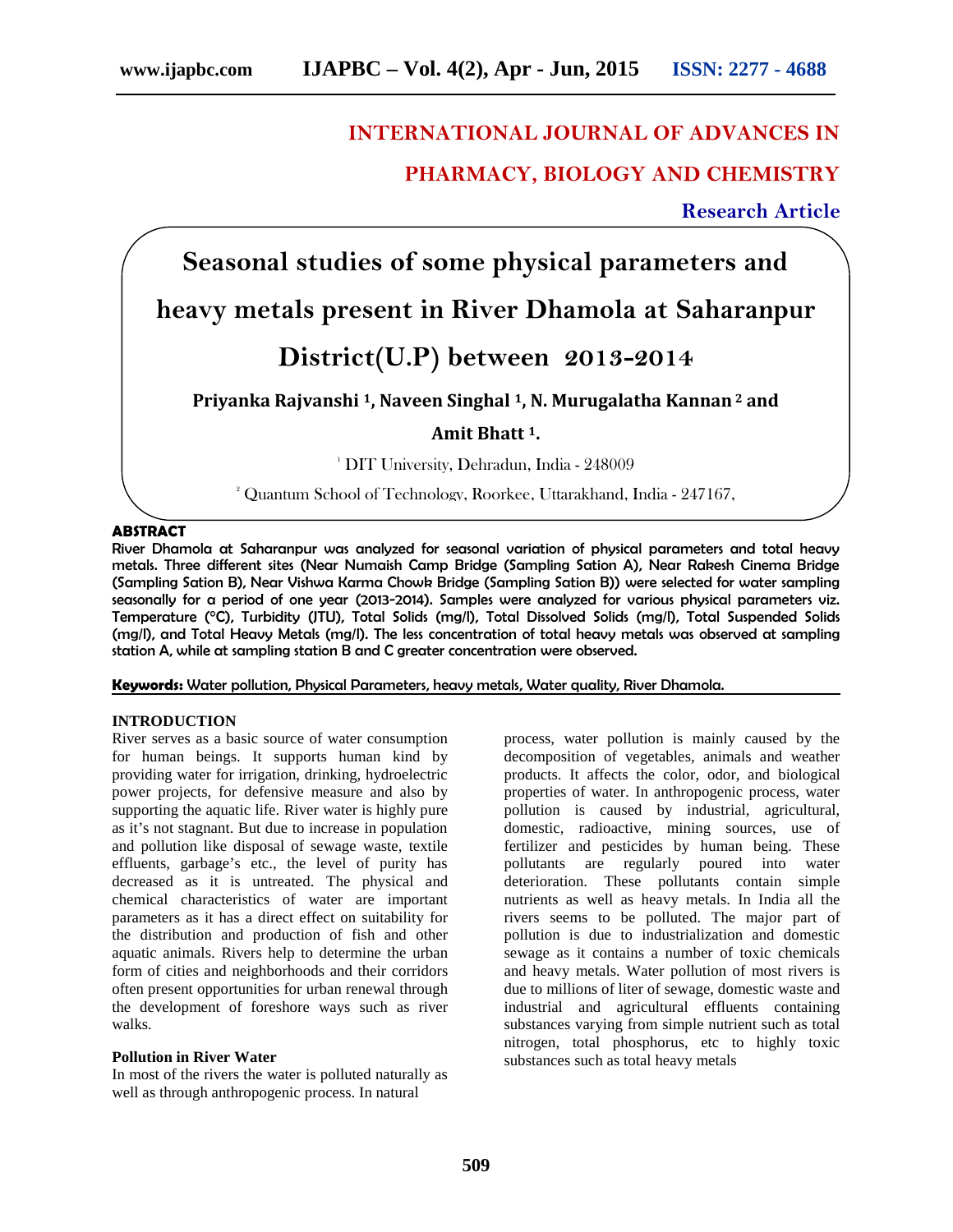#### **Study Area**

The study area comprises of Saharanpur District of Uttar Pradesh State. Many agro based industries have been developing across the district Saharanpur. River Dhamola originates from Muzzafrabad, and then it goes to Saharanpur and mixed with river Pavdhoi. It is a tributary of river Hindon. In district Saharanpur rapid industrialization is taking place day by day, so most peaceful area is changing in industries and urbanization. Most drain of these industries carries effluents from factories and also from adjacent residential colonies with their domestic sewage which is finally poured into river Dhamola. Thus river water is polluted. As the river passes through Saharanpur its water turns brownish and blackish as small scale industrial effluents and house hold and municipal wastes are discharged in it. River Dhamola work confluence with Panvdhoi near Rakesh Cinema Theater and thereafter it continues up to Tapri and thereafter it confluence with Hindon river. It can be well thought that polluted river water carries a variety of pollutants of equally different physico-chemical nature which emerged as an idea and developed an interest to carry out the present work.

#### **Water Sampling**

Water samples were collected seasonally from different sampling stations i.e.

(A) Near Numaish Camp Bridge (Sampling Sation A) (B) Near Rakesh Cinema Bridge (Sampling Sation B) (C) Near Vishwa Karma Chowk Bridge (Sampling Sation C)

Studies were carried out during March 2013 to February 2014. The samples were taken in morning hours from 7.00 AM to 10.00 AM in borosil glass bottles of 300 ml, plastic cans of 1liter from each site.

#### **MATERIALS AND METHODS**

For physico-chemical study of river Dhamola the analysis of samples was done with the standard methods suggested by various researchers<sup>1,2,3,4</sup> was be followed. Some parameters like Temperature and pH analyzed at the site and other mentioned parameters as Turbidity, Total Solids, BOD, COD, DO and Total heavy metals were analyzed in the laboratory.

#### **RESULTS AND DISCUSSION**

The present study is devoted for evaluation of different physical and total heavy metals parameters of the river Dhamola of three various stations are given in Table 1, 2, 3. The seasonal average value of water temperature varied from 22.13  $\degree$ C  $\pm$ 5.21 to 25.5 °C ±4.13. The temperature showed an upward trend from winter to summer season followed by downward trend from monsoon season onwards. More or less similar studies have been observed in

the river Yamuna at Allahabad and in the Kallayani<sup>5,</sup> Badola and Singh also reported similar trend in the river Alaknanda. Same study was made in river Ganga, Yamuna and Sangam at Allahabad, in river Song in eastern Doon, in river Ganga and in river Ganga at Rishikesh $8-12$ . Same trend of temperature was observed by Khanna *et al.*, of various bathing Ghats of river Ganga at Bulandshahar and in river Panvdhoi at Saharanpur respectively<sup>13, 4</sup>. Dalal and his team Observed the similar trend in river Hindon at Ghaziabad<sup>14</sup>. Turbidity in water is caused by the substances not present in the form of true solution. Turbidity of water is actually the expression of optical property (Tyndall effect) in which the light is scattered by the particles present in the water. The seasonal average values of Turbidity in all three sampling stations varied between 381.33 JTU  $\pm$  62.14 and  $1108.33$  JTU $\pm$  233.57 in which maximum value at station C and minimum value at sampling station A. Same pattern was reported by many researchers also found similar trend in river Panvdhoi at Saharanpur<sup>7,11,15,16,17</sup>. Total Solids is the terms applied to material left in a beaker after evaporating a well mixed sample and subsequently evaporating and dried it in a oven. Seasonal Average Total solids were found maximum 2016.33 mg/l±744.56 at station C and minimum 948 mg/l  $\pm$ 240.13 sampling station A. Minimum average value of total solid during investigation found at sampling station A and maximum at sampling station C. Same conditions were shown **by teams lead by** Verma SR and Khanna in their studies**11,18** . Three research teams studied that most of the Indian River shows similar tendency with respect to fluctuation of total solids<sup>19-</sup> <sup>21</sup>. Khanna et al., also made out the same study and similar trends were shown during study of water quality of river Ganga at Haridwar<sup>22,23</sup>. Khanna and Dalal and also found similarpattern during the physico-chemical study of river Panvdhoi at Saharanpur and river Hindon at Ghaziabad respectively<sup>17,14</sup>. In the present study total heavy metals were taken for observations. The seasonal average value of total heavy metals range between14.89 mg/l  $\pm$  1.23 (at sampling station C) to 9.05 mg/l  $\pm$  0.95 (at sampling station A). Results obtained shows that heavy metal accumulation is more in downstream study siteC as compared to upstream study site A. (13,4) reported heavy metals in water of Ganga at Bulandshahar and river Panvdhoi at Saharanpur. (24) also reported heavy metals in river Ganga at Anupshahar. A similar study was carried by Andem et al.,2012 in which they have stated that the mean value of surface water temperature was 26.88±0.48C; water velocity, 0.24 $\pm$ 0.07m/s; pH, 7.38 $\pm$ 0.09; Total hardness, 109.96±9.06mg/L; Dissolved oxygen,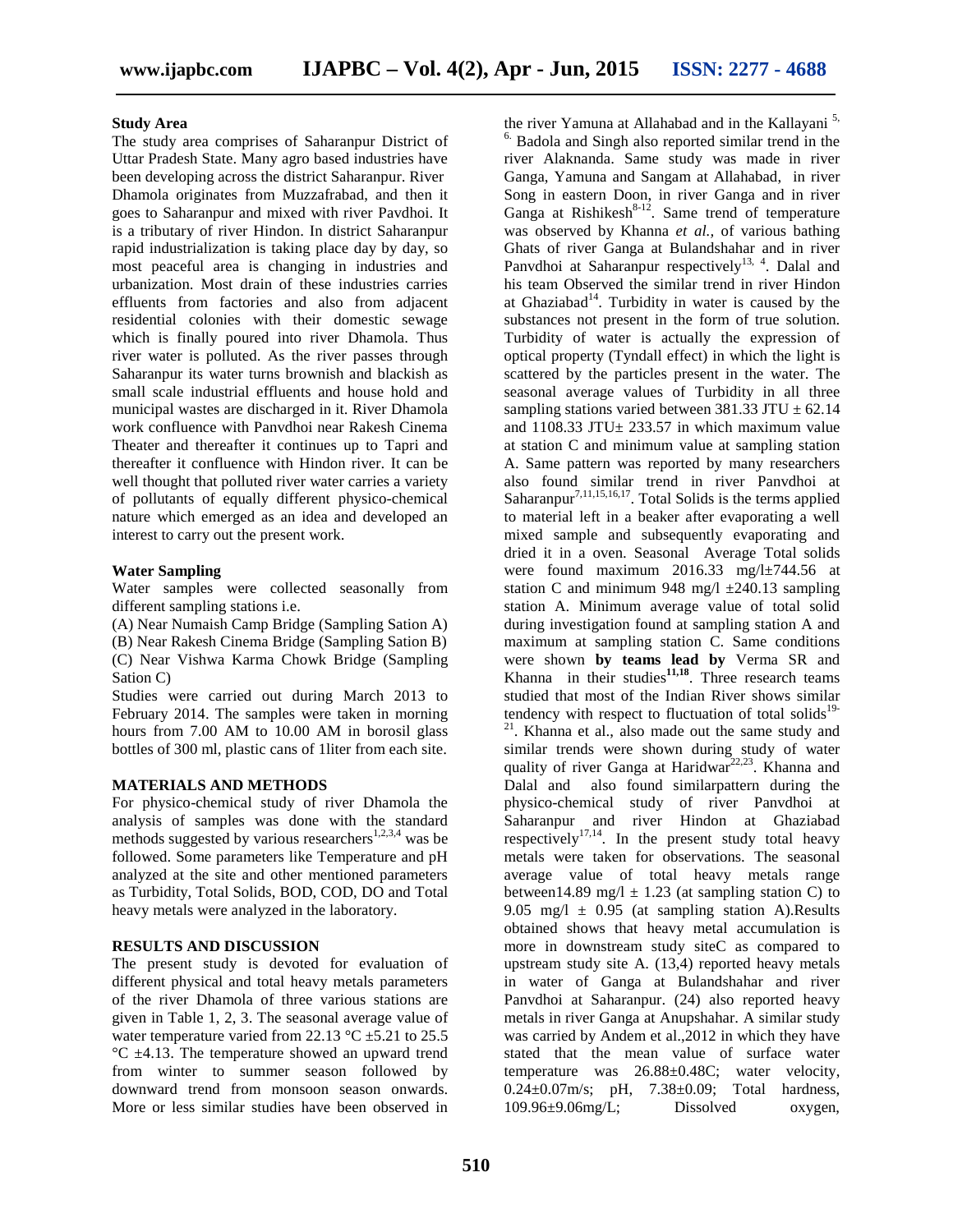2.80±0.50mg/L; Biochemical oxygen demand , 405.57±59.47mg/L; Alkalinity, 77.5±5.94mg/L; Free carbon dioxide, 63.77±3.19mg/L; Conductivity, 288.76±11.00mg/L; Ammonium-nitrogen, 0.12±0.02mg/L; Total dissolved solids, 554.39±49.9mg/L; Total suspended solid, 1183.65±54.33mg/L. There were significant differences  $(p<0.05)$  in the mean values of dissolved oxygen, Biochemical oxygen demand and total dissolved solid with sampling stations. The physico chemical parameters analysed during the study period showed that Ona river water was not fit for drinking when compared with the acceptable standards of Federal Ministry of Environment, Nigeria. Ravi Kumar Gangwar et al., 2012 stated that on monitoring of water of River Ramganga the temperature was found to be 20.4°C to 35.9°C, pH of river water ranged from 8.1 to 8.8, Total solids were ranged from 330 mg/l to 396 mg/l, Turbidity ranging between 22 to 72 NTU, Hardness of water was 192 to 219 mg/l, Alkalinity was 96 mg/l to 202 mg/l, organic pollution is mild as indicated by DO ranged from 5.8mg/l to 6.3 mg/l, BOD was 5.0 mg/l to 5.8 mg/l and COD was 33.5mg/l to 41 mg/l.

**Table 1 Seasonal variation in physical parameters and total heavy metals of Dhamola river at Saharanpur at sampling station A (2013-2014)**

| <b>Parameters</b>              | <b>Summer</b>   | <b>Monsoon</b>  | Winter          | $Average \pm Sd$    |
|--------------------------------|-----------------|-----------------|-----------------|---------------------|
| Temperature( ${}^{\circ}$ C)   | $24.2 + 0.78$   | $26.0 \pm 0.45$ | $16.2 + 0.72$   | $22.13 \pm 5.21$    |
| Turbidity (JTU)                | $371 \pm 5.1$   | $448 \pm 2.45$  | $325 \pm 5.2$   | $381.33 \pm 62.14$  |
| Total Solids mg/l              | $907 + 30.92$   | $1206 + 105.0$  | $731 + 56.15$   | $948 + 240.13$      |
| $TDS$ (mg/l)                   | $463 \pm 25.10$ | $523 + 60.81$   | $323 \pm 34.15$ | $436.33 \pm 102.63$ |
| TSS(mg/l)                      | $444 + 22.21$   | $683 \pm 95.25$ | $408 \pm 50.15$ | $511.66 \pm 149.46$ |
| Total heavy<br>metals $(mg/l)$ | $8.80 + 0.62$   | $10.10 + 0.18$  | $8.25 + 0.25$   | $9.05 \pm 0.95$     |

## **Table 2**

#### **Seasonal variation in physical parameters and total heavy metals of Dhamola river at Saharanpur at sampling station B (2013-2014)**

| <b>Parameters</b>              | <b>Summer</b>   | Winter<br><b>Monsoon</b> |                | Average $\pm$ Sd    |
|--------------------------------|-----------------|--------------------------|----------------|---------------------|
| Temperature( ${}^{\circ}C$ )   | $26.3 + 0.35$   | $28.50 + 0.48$           | $19.5 + 0.68$  | $24.76 + 4.69$      |
| Turbidity (JTU)                | $800 \pm 6.8$   | $995 + 14.40$            | $602 + 8.72$   | $799 \pm 196.50$    |
| Total Solids mg/l              | $1510 \pm 8.92$ | $2024 + 215.0$           | $956 + 86.35$  | $1496.67 + 534.13$  |
| $TDS$ (mg/l)                   | $853 + 45.31$   | $926 + 81.41$            | $378 + 28.85$  | $719 + 297.56$      |
| $TSS$ (mg/l)                   | $657 \pm 58.11$ | $1098 + 111.05$          | $578 + 82.39$  | $777.66 \pm 280.21$ |
| Total heavy<br>metals $(mg/l)$ | $12.00 + 0.72$  | $13.0 + 0.14$            | $10.20 + 0.34$ | $11.73 + 1.41$      |

#### **Table 3**

#### **Seasonal variation in physical parameters and total heavy metals of Dhamola river at Saharanpur at sampling station C (2013-2014)**

| <b>Parameters</b>            | <b>Summer</b>    | <b>Monsoon</b>    | Winter           | $Average \pm Sd$     |
|------------------------------|------------------|-------------------|------------------|----------------------|
| Temperature( ${}^{\circ}$ C) | $26.5 \pm 0.34$  | $29.10 \pm 0.65$  | $21.0 \pm 0.85$  | $25.5 + 4.13$        |
| Turbidity (JTU)              | $1010 \pm 2.1$   | $1375 \pm 2.86$   | $940 \pm 5.9$    | $1108.33 + 233.57$   |
| Total Solids mg/l            | $2106 \pm 23.12$ | $2712 \pm 126.01$ | $1231 \pm 36.26$ | $2016.33 \pm 744.56$ |
| $TDS$ (mg/l)                 | $1078 \pm 23.15$ | $1253 \pm 68.31$  | $515 \pm 33.65$  | $948.66 \pm 385.62$  |
| $TSS$ (mg/l)                 | $1028 \pm 24.81$ | $1459 \pm 90.95$  | $716 \pm 85.10$  | $1067.66 \pm 373.08$ |
| Total heavy metals (mg/l)    | $14.51 \pm 0.29$ | $16.27 \pm 0.16$  | $13.89 \pm 0.34$ | $14.89 \pm 1.23$     |